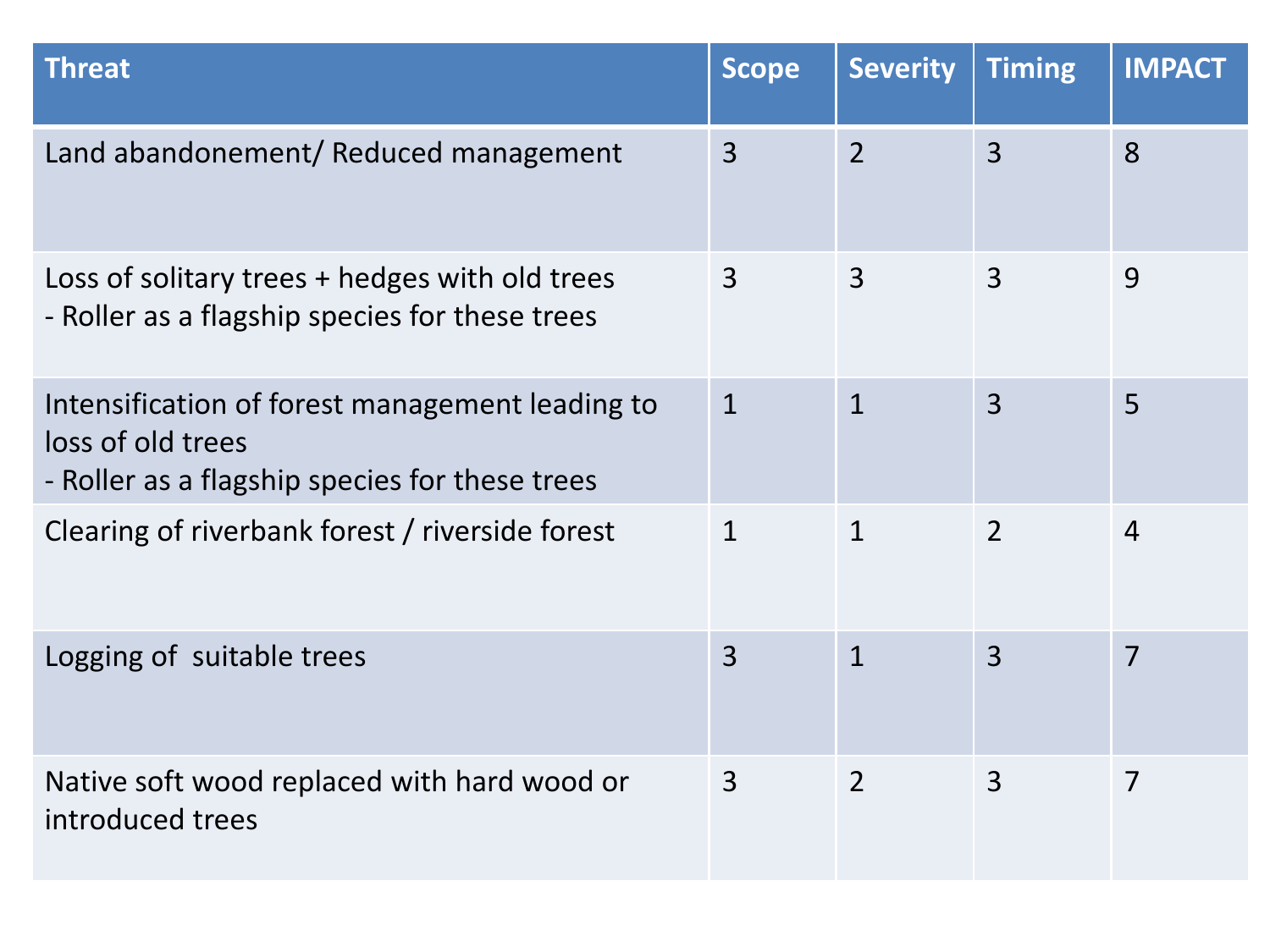| <b>Threat</b>                                                                                                                                                                                  | <b>Scope</b>   | <b>Severit</b><br>V | <b>Timing</b>  | <b>IMPAC</b><br>T | <b>Group</b>   |
|------------------------------------------------------------------------------------------------------------------------------------------------------------------------------------------------|----------------|---------------------|----------------|-------------------|----------------|
| Conversion of permanent grasslands                                                                                                                                                             | $\overline{3}$ | $\overline{3}$      | $\overline{3}$ | 9                 | $\overline{A}$ |
| Intensification of grassland management                                                                                                                                                        | $\overline{3}$ | $\overline{2}$      | $\overline{2}$ | $\overline{7}$    | $\mathsf{A}$   |
| Increasing habitat homogeneity<br>mosaic habitat structure; grasslands; late cut<br>meadows; 50% normal use+ 50% late;<br>diversity; cutting time; rotation; propose 10-<br>15 uncut+subsidies | $\overline{3}$ | $\overline{3}$      | $\overline{3}$ | 9                 | $\overline{A}$ |
| Afforestation of pastures/fallow                                                                                                                                                               | $\mathbf{1}$   | $\mathbf{1}$        | $\mathbf{1}$   | $\overline{3}$    |                |
| Natural predation                                                                                                                                                                              | $\mathbf{1}$   | $\mathbf{1}$        | $\overline{3}$ | 5                 |                |
| Decreased food availability                                                                                                                                                                    | 3              | 3                   | 3              | 9                 | $\mathsf{A}$   |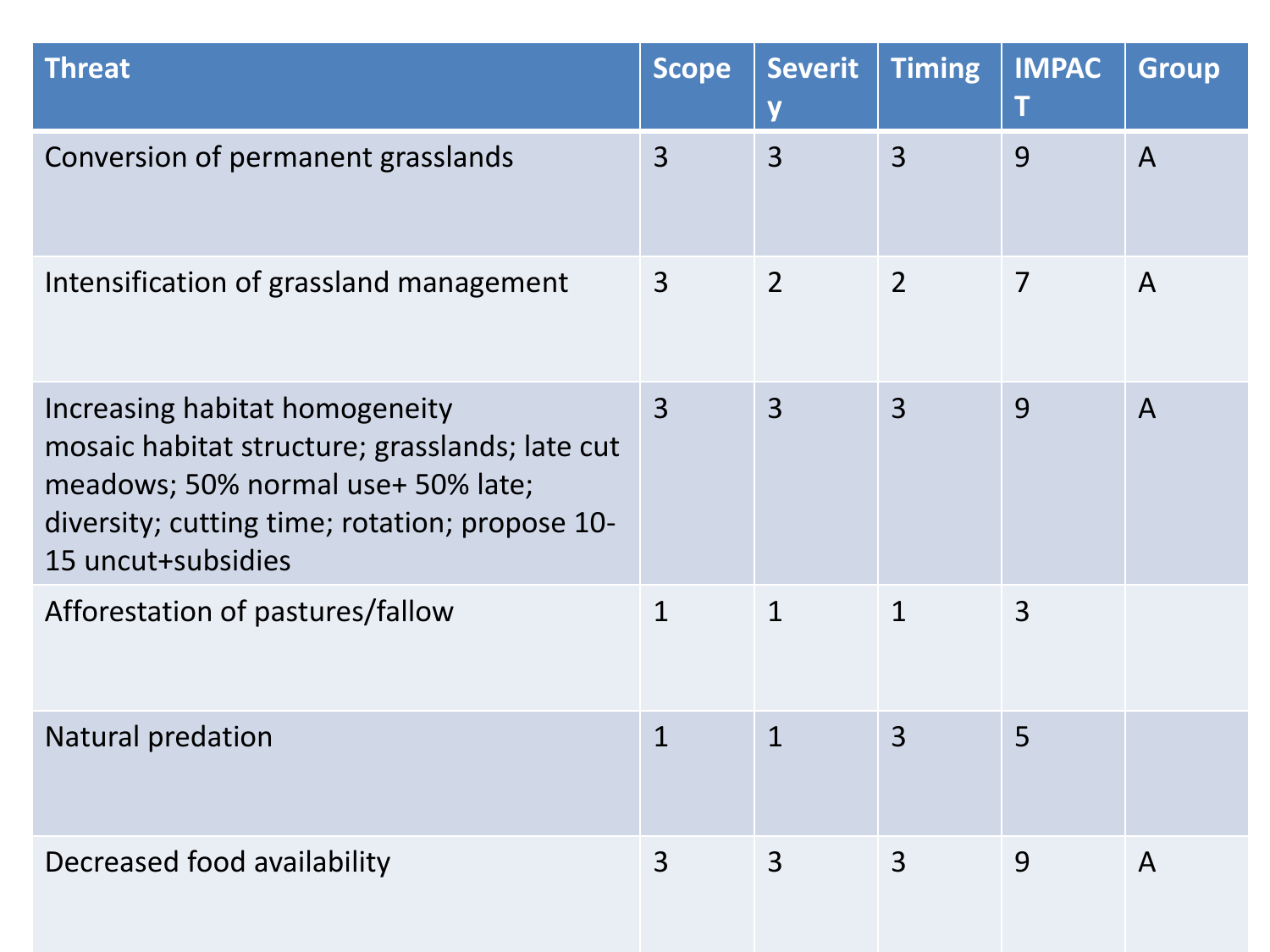| <b>Threat</b>                 | <b>Scope</b>   | <b>Severity</b> | <b>Timing</b>  | <b>IMPACT</b>  |
|-------------------------------|----------------|-----------------|----------------|----------------|
| <b>Extreme weather events</b> | $\overline{3}$ | $\mathbf{1}$    | $\overline{3}$ | $\overline{7}$ |
| Climate change                | $\overline{3}$ | $\mathbf{1}$    | $\mathbf{1}$   | 5              |
| Roadkill                      | $\mathbf{1}$   | $\mathbf{1}$    | $\overline{3}$ | 5              |
| Electrocution                 | $\mathbf{1}$   | $\mathbf{1}$    | 3              | 5              |
| Disturbance (local)           | $\overline{1}$ | $\overline{1}$  | $\overline{3}$ | 5              |
| Urbanization                  | $\mathbf{1}$   | $\mathbf{1}$    | $\overline{3}$ | 5              |